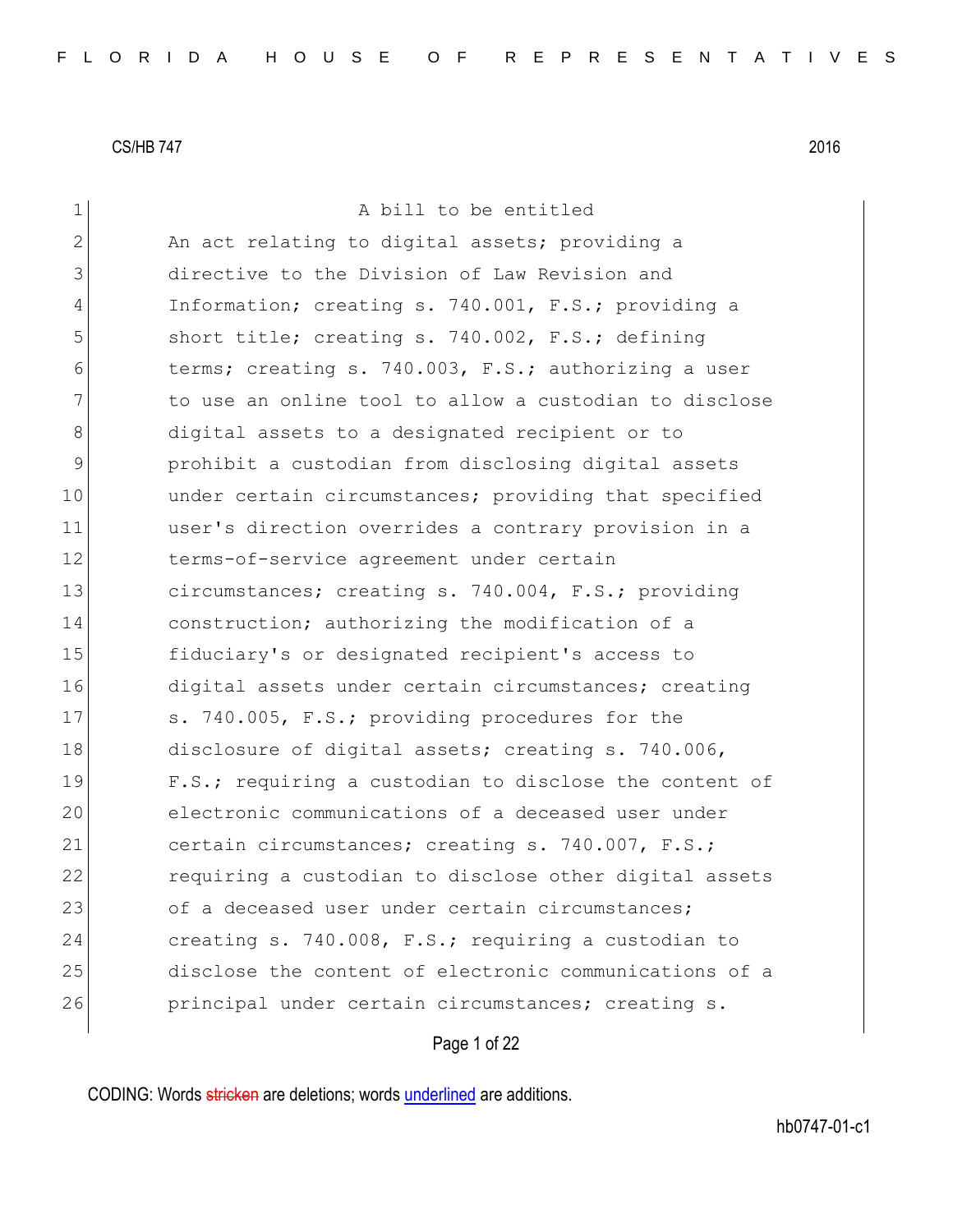27 740.009, F.S.; requiring a custodian to disclose other 28 digital assets of a principal under certain 29 circumstances; creating s. 740.01, F.S.; requiring a 30 custodian to disclose to a trustee who is the original 31 user the digital assets held in trust under certain 32 circumstances; creating s. 740.02, F.S.; requiring a 33 custodian to disclose to a trustee who is not the 34 original user the content of electronic communications 35 held in trust under certain circumstances; creating s. 36 740.03, F.S.; requiring a custodian to disclose to a 37 trustee who is not the original user other digital 38 assets under certain circumstances; creating s. 39 740.04, F.S.; authorizing the court to grant a 40 guardian the right to access a ward's digital assets 41 under certain circumstances; requiring a custodian to 42 disclose to a quardian a specified catalog of 43 electronic communications and specified digital assets 44 of a ward under certain circumstances; creating s. 45 740.05, F.S.; imposing fiduciary duties; providing for 46 the rights and responsibilities of certain 47 fiduciaries; creating s. 740.06, F.S.; requiring 48 compliance of a custodian; providing construction; 49 providing for immunity from liability for a custodian 50 and its officers, employees, and agents acting in good 51 faith in complying with their duties; creating s. 52 740.07, F.S.; providing construction; creating s.

Page 2 of 22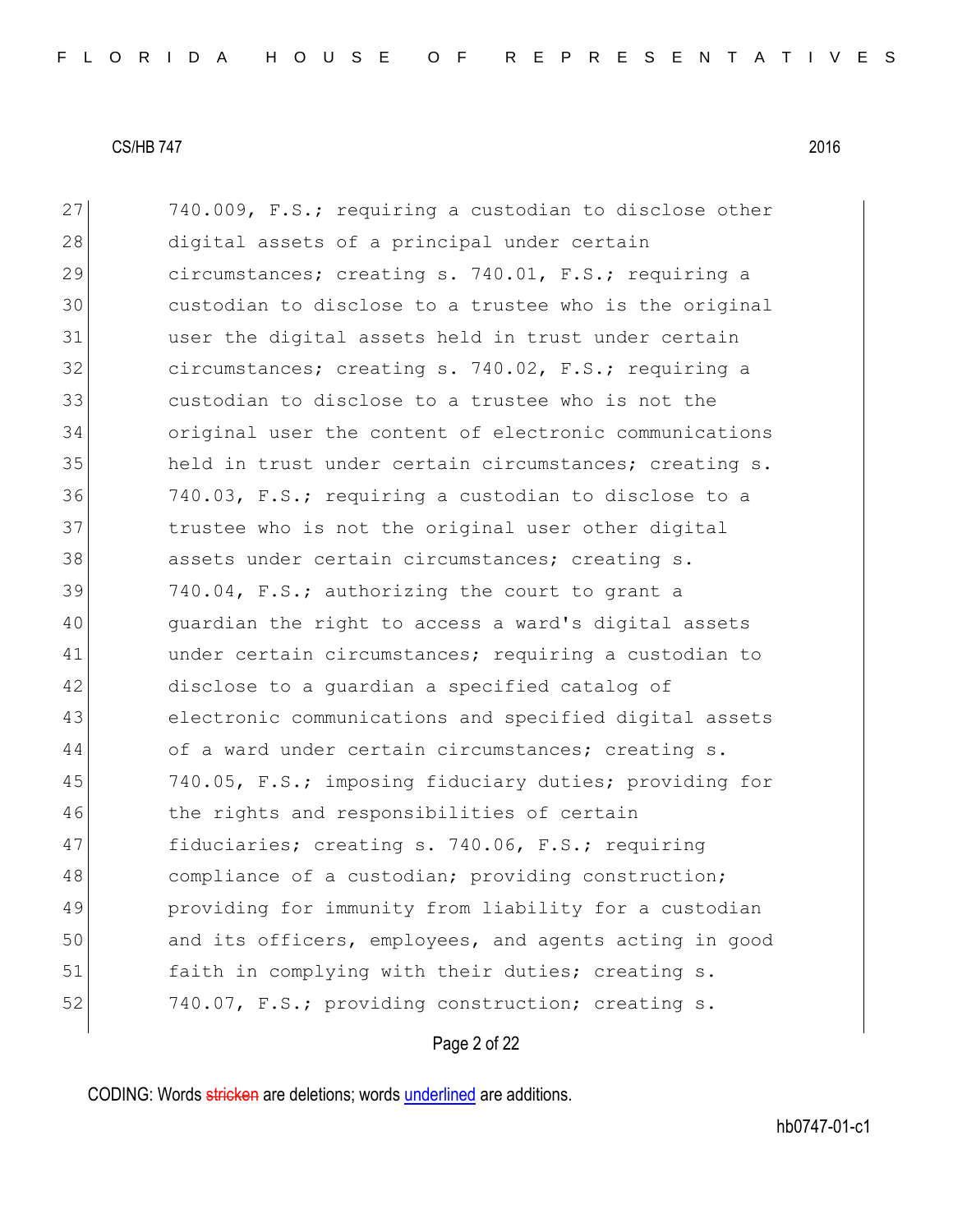| 53 | 740.08, F.S.; providing applicability; creating s.              |
|----|-----------------------------------------------------------------|
| 54 | 740.09, F.S.; providing severability; providing an              |
| 55 | effective date.                                                 |
| 56 |                                                                 |
| 57 | Be It Enacted by the Legislature of the State of Florida:       |
| 58 |                                                                 |
| 59 | Section 1. The Division of Law Revision and Information is      |
| 60 | directed to create chapter 740, Florida Statutes, consisting of |
| 61 | ss. 740.001-740.09, Florida Statutes, to be entitled "Fiduciary |
| 62 | Access to Digital Assets."                                      |
| 63 | Section 2. Section 740.001, Florida Statutes, is created        |
| 64 | to read:                                                        |
| 65 | 740.001 Short title. This chapter may be cited as the           |
| 66 | "Florida Fiduciary Access to Digital Assets Act."               |
| 67 | Section 3. Section 740.002, Florida Statutes, is created        |
| 68 | to read:                                                        |
| 69 | 740.002 Definitions. As used in this chapter, the term:         |
| 70 | "Account" means an arrangement under a terms-of-<br>(1)         |
| 71 | service agreement in which the custodian carries, maintains,    |
| 72 | processes, receives, or stores a digital asset of the user or   |
| 73 | provides goods or services to the user.                         |
| 74 | "Agent" means a person that is granted authority to<br>(2)      |
| 75 | act for a principal under a durable or nondurable power of      |
| 76 | attorney, whether denominated an agent, an attorney in fact, or |
| 77 | otherwise. The term includes an original agent, a co-agent, and |
| 78 | a successor agent.                                              |
|    | Page 3 of 22                                                    |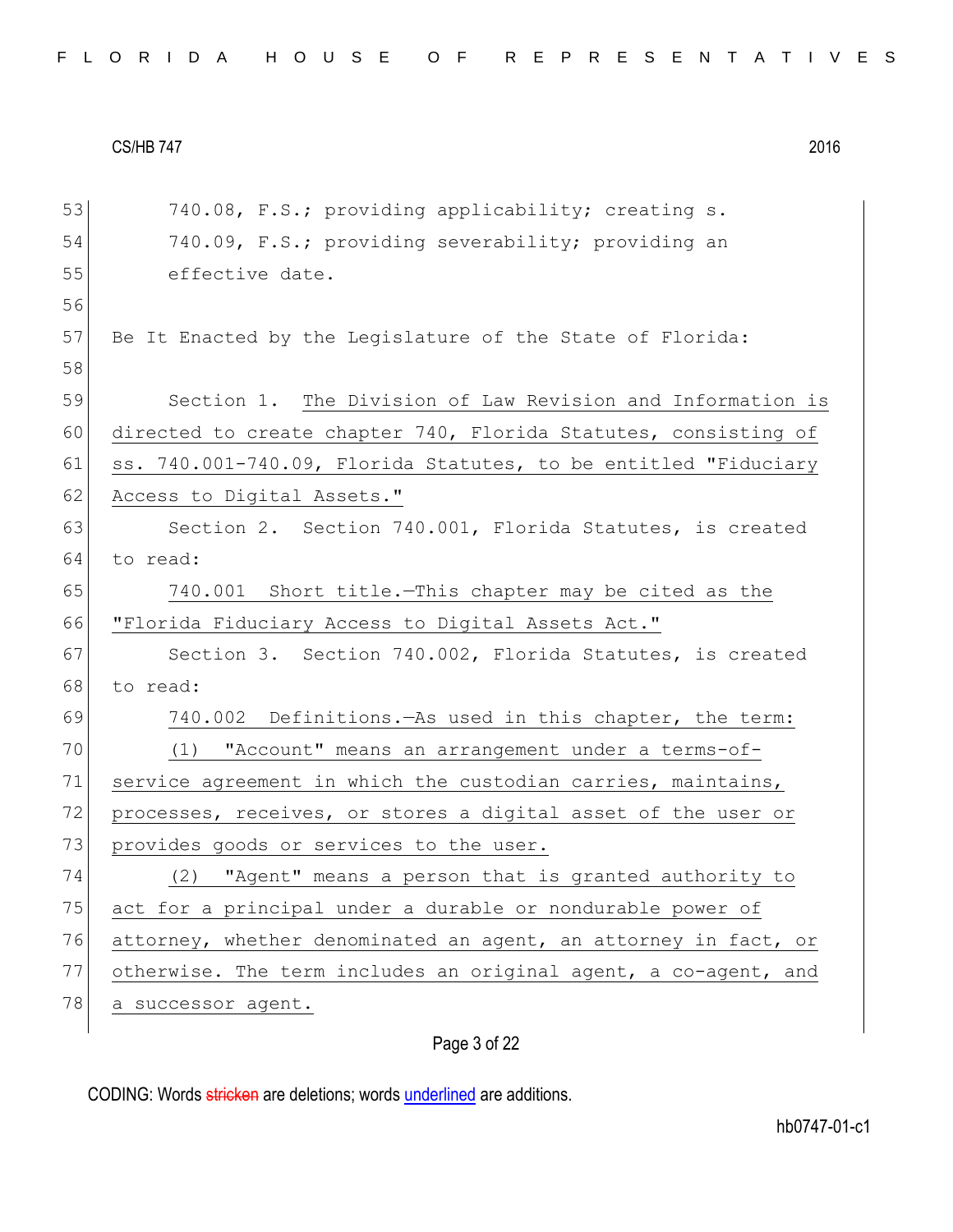| 79  | "Carries" means to engage in the transmission of<br>(3)          |
|-----|------------------------------------------------------------------|
| 80  | electronic communications.                                       |
| 81  | "Catalog of electronic communications" means<br>(4)              |
| 82  | information that identifies each person with which a user has    |
| 83  | had an electronic communication, the time and date of the        |
| 84  | communication, and the electronic address of the person.         |
| 85  | (5) "Content of an electronic communication" means               |
| 86  | information concerning the substance or meaning of the           |
| 87  | communication which:                                             |
| 88  | (a) Has been sent or received by a user;                         |
| 89  | Is in electronic storage by a custodian providing an<br>(b)      |
| 90  | electronic communication service to the public or is carried or  |
| 91  | maintained by a custodian providing a remote computing service   |
| 92  | to the public; and                                               |
| 93  | Is not readily accessible to the public.<br>(C)                  |
| 94  | "Court" means a circuit court of this state.<br>(6)              |
| 95  | "Custodian" means a person that carries, maintains,<br>(7)       |
| 96  | processes, receives, or stores a digital asset of a user.        |
| 97  | "Designated recipient" means a person chosen by a user<br>(8)    |
| 98  | through an online tool to administer digital assets of the user. |
| 99  | (9) "Digital asset" means an electronic record in which an       |
| 100 | individual has a right or interest. The term does not include an |
| 101 | underlying asset or liability unless the asset or liability is   |
| 102 | itself an electronic record.                                     |
| 103 | "Electronic" means relating to technology having<br>(10)         |
| 104 | electrical, digital, magnetic, wireless, optical,                |
|     | Page 4 of 22                                                     |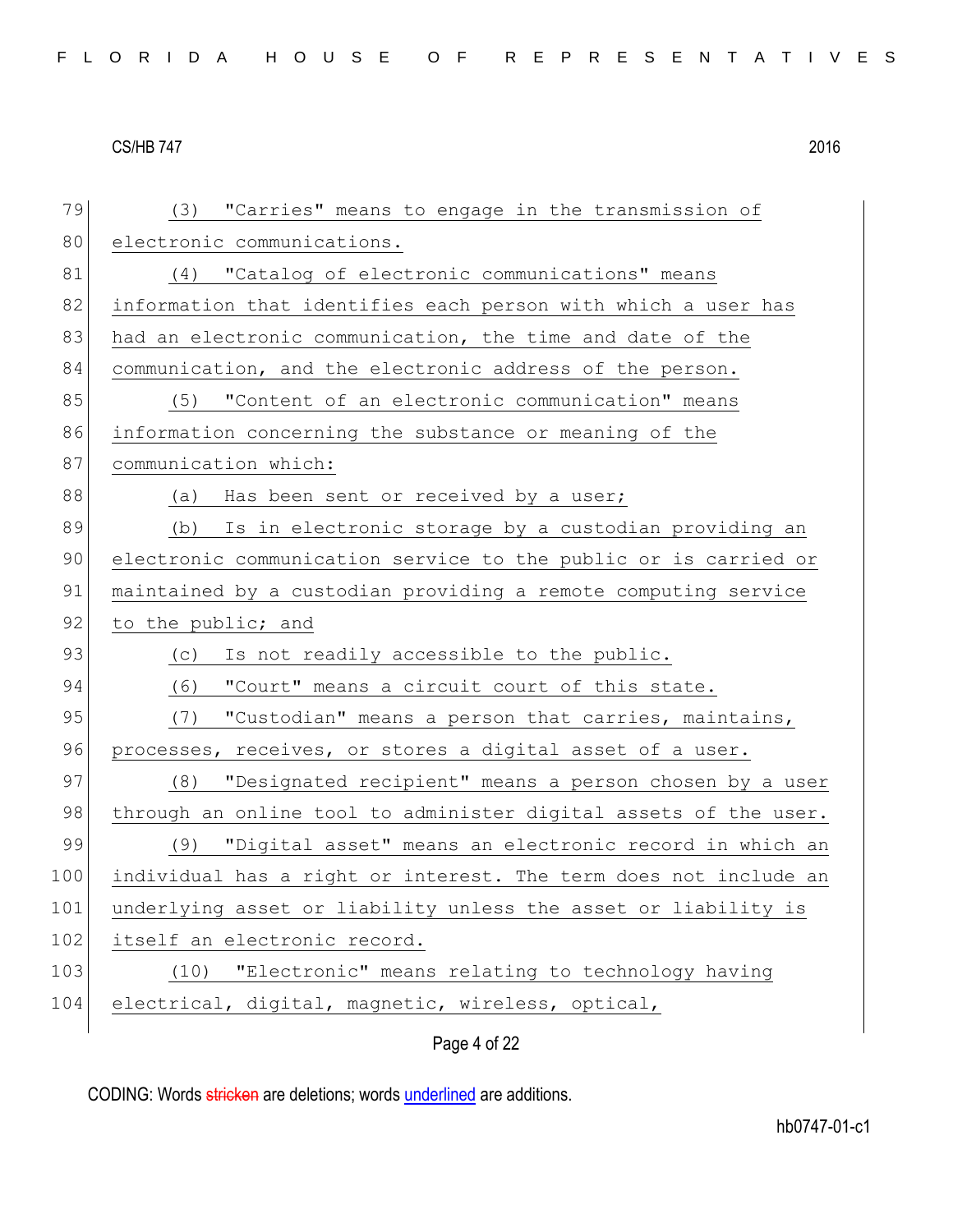| FLORIDA HOUSE OF REPRESENTATIVES |  |  |  |  |  |  |  |  |  |  |  |  |  |  |  |  |  |  |  |  |  |  |  |  |  |  |  |  |  |  |  |
|----------------------------------|--|--|--|--|--|--|--|--|--|--|--|--|--|--|--|--|--|--|--|--|--|--|--|--|--|--|--|--|--|--|--|
|----------------------------------|--|--|--|--|--|--|--|--|--|--|--|--|--|--|--|--|--|--|--|--|--|--|--|--|--|--|--|--|--|--|--|

| 105 | electromagnetic, or similar capabilities.                        |
|-----|------------------------------------------------------------------|
| 106 | (11) "Electronic communication" has the same meaning as          |
| 107 | provided in 18 U.S.C. s. 2510(12).                               |
| 108 | (12) "Electronic communication service" means a custodian        |
| 109 | that provides to a user the ability to send or receive an        |
| 110 | electronic communication.                                        |
| 111 | (13) "Fiduciary" means an original, additional, or               |
| 112 | successor personal representative, guardian, agent, or trustee.  |
| 113 | (14) "Guardian" means a person who is appointed by the           |
| 114 | court as guardian of the property of a minor or an incapacitated |
| 115 | individual. The term includes an original guardian, a co-        |
| 116 | guardian, and a successor guardian, as well as a person          |
| 117 | appointed by the court as an emergency temporary guardian of the |
| 118 | property.                                                        |
| 119 | (15) "Information" means data, text, images, videos,             |
| 120 | sounds, codes, computer programs, software, databases, or the    |
| 121 | like.                                                            |
| 122 | (16) "Online tool" means an electronic service provided by       |
| 123 | a custodian which allows the user, in an agreement distinct from |
| 124 | the terms-of-service agreement between the custodian and user,   |
| 125 | to provide directions for disclosure or nondisclosure of digital |
| 126 | assets to a third person.                                        |
| 127 | "Person" means an individual, estate, trust, business<br>(17)    |
| 128 | or nonprofit entity, public corporation, government or           |
| 129 | governmental subdivision, agency, or instrumentality, or other   |
| 130 | legal entity.                                                    |
|     |                                                                  |

Page 5 of 22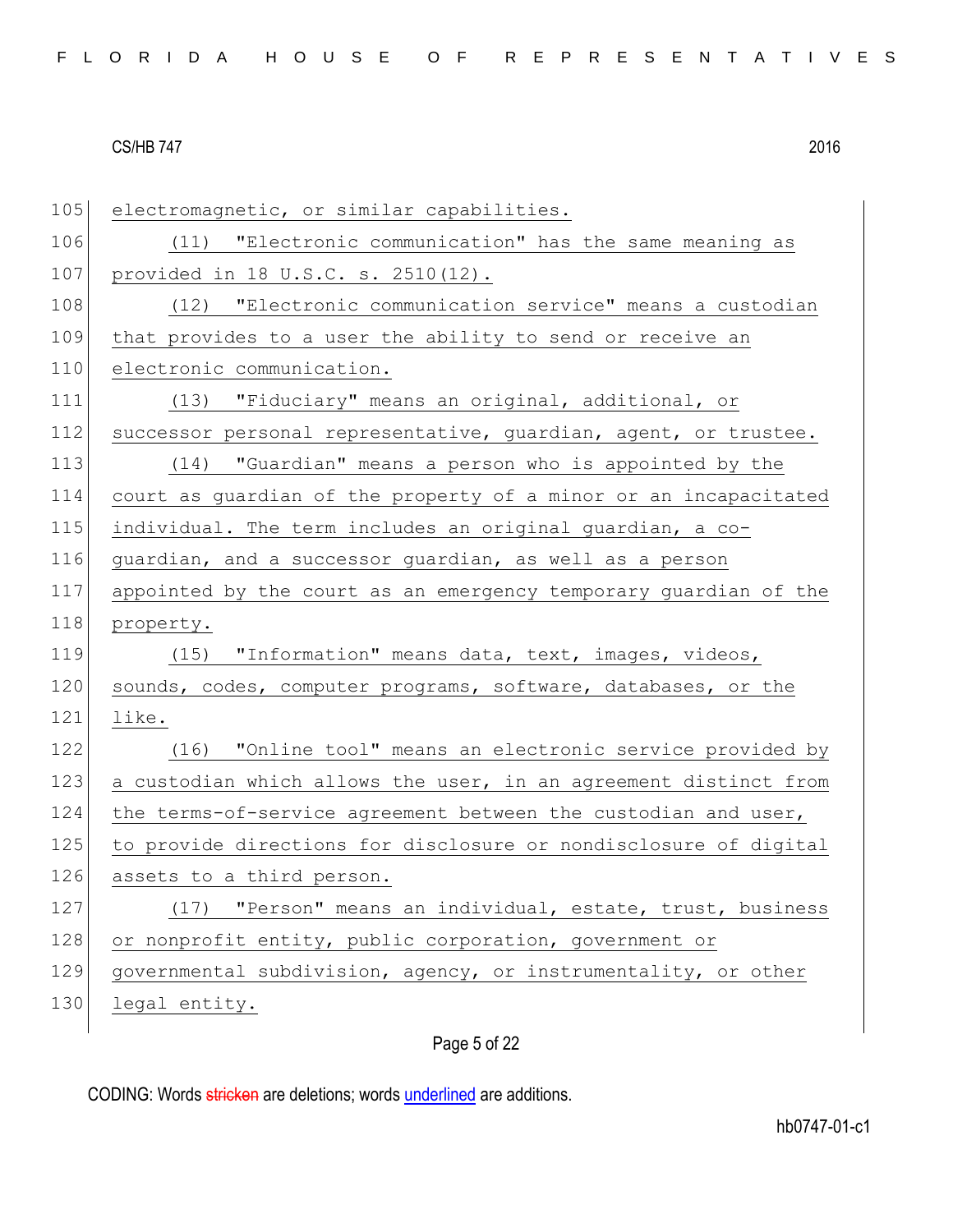| 131 | (18) "Personal representative" means the fiduciary              |
|-----|-----------------------------------------------------------------|
| 132 | appointed by the court to administer the estate of a deceased   |
| 133 | individual pursuant to letters of administration or an order    |
| 134 | appointing a curator or administrator ad litem for the estate.  |
| 135 | The term includes an original personal representative, a        |
| 136 | copersonal representative, and a successor personal             |
| 137 | representative, as well as a person who is entitled to receive  |
| 138 | and collect a deceased individual's property pursuant to an     |
| 139 | order of summary administration issued pursuant to chapter 735. |
| 140 | (19) "Power of attorney" means a record that grants an          |
| 141 | agent authority to act in the place of a principal pursuant to  |
| 142 | chapter 709.                                                    |
| 143 | (20) "Principal" means an individual who grants authority       |
| 144 | to an agent in a power of attorney.                             |
| 145 | (21) "Record" means information that is inscribed on a          |
| 146 | tangible medium or that is stored in an electronic or other     |
| 147 | medium and is retrievable in perceivable form.                  |
| 148 | "Remote computing service" means a custodian that<br>(22)       |
| 149 | provides to a user computer processing services or the storage  |
| 150 | of digital assets by means of an electronic communications      |
| 151 | system as defined in 18 U.S.C. s. 2510(14).                     |
| 152 | (23) "Terms-of-service agreement" means an agreement that       |
| 153 | controls the relationship between a user and a custodian.       |
| 154 | "Trustee" means a fiduciary that holds legal title to<br>(24)   |
| 155 | property under an agreement, declaration, or trust instrument   |
| 156 | that creates a beneficial interest in the settlor or other      |
|     |                                                                 |

Page 6 of 22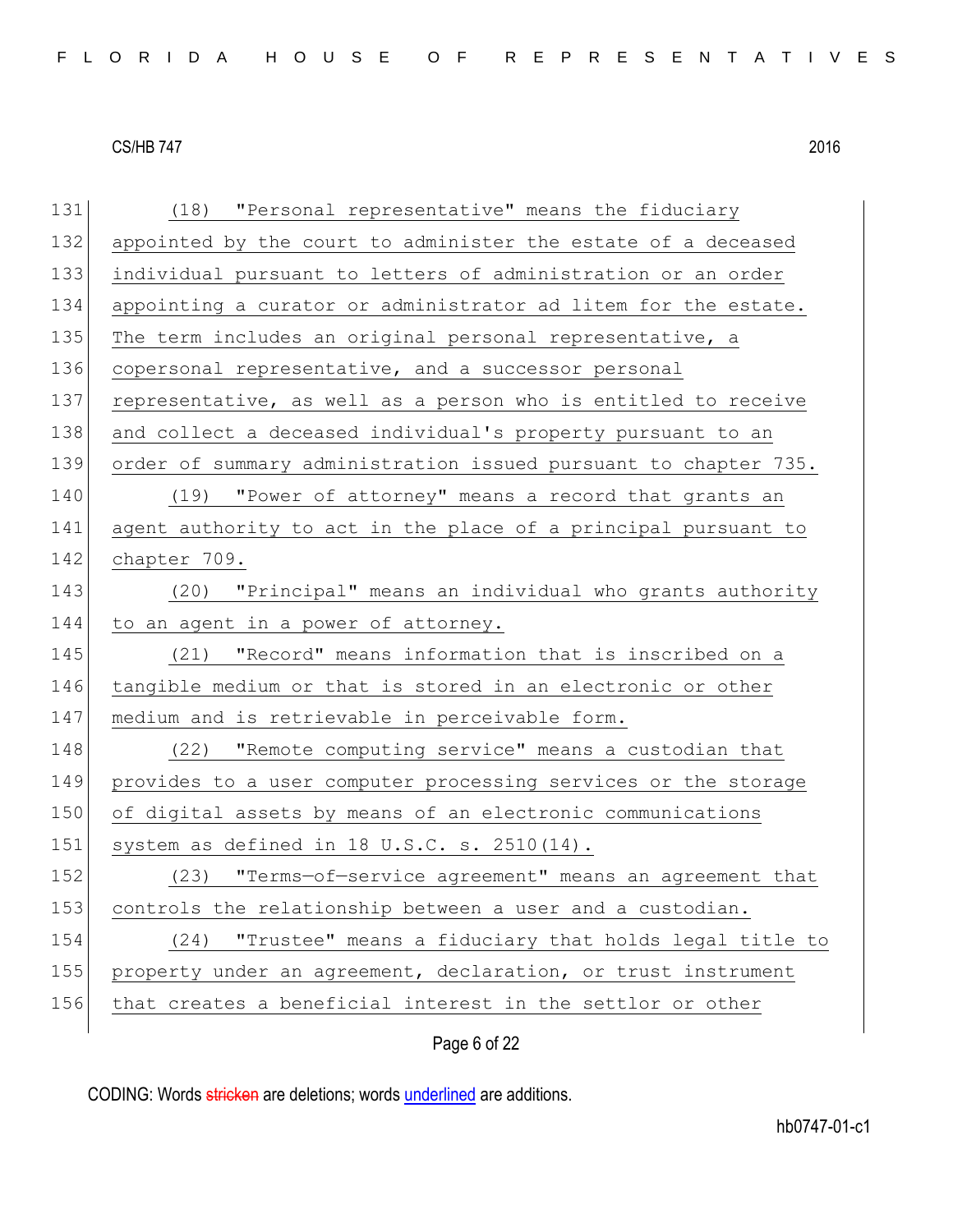| 157 | persons. The term includes an original trustee, a cotrustee, and |
|-----|------------------------------------------------------------------|
| 158 | a successor trustee.                                             |
| 159 | (25) "User" means a person that has an account with a            |
| 160 | custodian.                                                       |
| 161 | (26) "Ward" means an individual for whom a guardian has          |
| 162 | been appointed.                                                  |
| 163 | (27) "Will" means an instrument admitted to probate,             |
| 164 | including a codicil, executed by an individual in the manner     |
| 165 | prescribed by the Florida Probate Code, which disposes of the    |
| 166 | individual's property on or after his or her death. The term     |
| 167 | includes an instrument that merely appoints a personal           |
| 168 | representative or revokes or revises another will.               |
| 169 | Section 4. Section 740.003, Florida Statutes, is created         |
| 170 | to read:                                                         |
| 171 | 740.003 User direction for disclosure of digital assets.-        |
| 172 | (1) A user may use an online tool to direct the custodian        |
| 173 | to disclose to a designated recipient or not to disclose some or |
| 174 | all of the user's digital assets, including the content of       |
| 175 | electronic communications. If the online tool allows the user to |
| 176 | modify or delete a direction at all times, a direction regarding |
| 177 | disclosure using an online tool overrides a contrary direction   |
| 178 | by the user in a will, trust, power of attorney, or other        |
| 179 | record.                                                          |
| 180 | If a user has not used an online tool to give<br>(2)             |
| 181 | direction under subsection (1) or if the custodian has not       |
| 182 | provided an online tool, the user may allow or prohibit          |
|     | Page 7 of 22                                                     |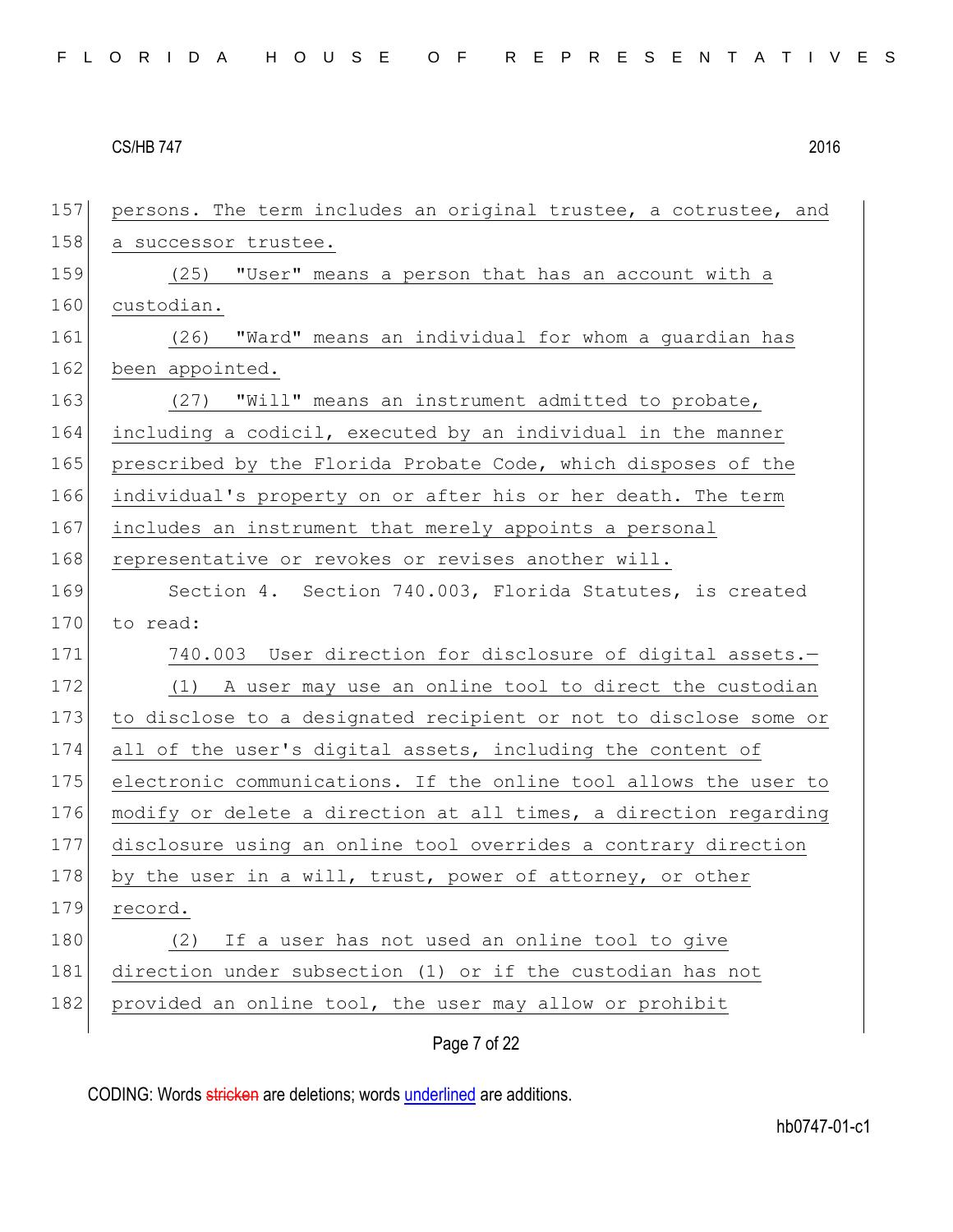183 disclosure to a fiduciary of some or all of the user's digital 184 assets, including the content of electronic communications sent 185 or received by the user, in a will, trust, power of attorney, or 186 other record. 187 (3) A user's direction under subsection (1) or subsection 188 (2) overrides a contrary provision in a terms-of-service 189 agreement that does not require the user to act affirmatively 190 and distinctly from the user's assent to the terms of service. 191 Section 5. Section 740.004, Florida Statutes, is created 192 to read: 193 740.004 Terms-of-service agreement preserved.-194 (1) This chapter does not change or impair a right of a 195 custodian or a user under a terms-of-service agreement to access 196 and use the digital assets of the user. 197 (2) This chapter does not give a fiduciary or a designated 198 recipient any new or expanded rights other than those held by 199 the user for whom, or for whose estate or trust, the fiduciary 200 or a designated recipient acts or represents. 201 (3) A fiduciary's or designated recipient's access to 202 digital assets may be modified or eliminated by a user, by 203 federal law, or by a terms-of-service agreement if the user has 204 not provided direction under s. 740.003. 205 Section 6. Section 740.005, Florida Statutes, is created 206 to read: 207 740.005 Procedure for disclosing digital assets.-208 (1) When disclosing the digital assets of a user under

Page 8 of 22

CODING: Words stricken are deletions; words underlined are additions.

hb0747-01-c1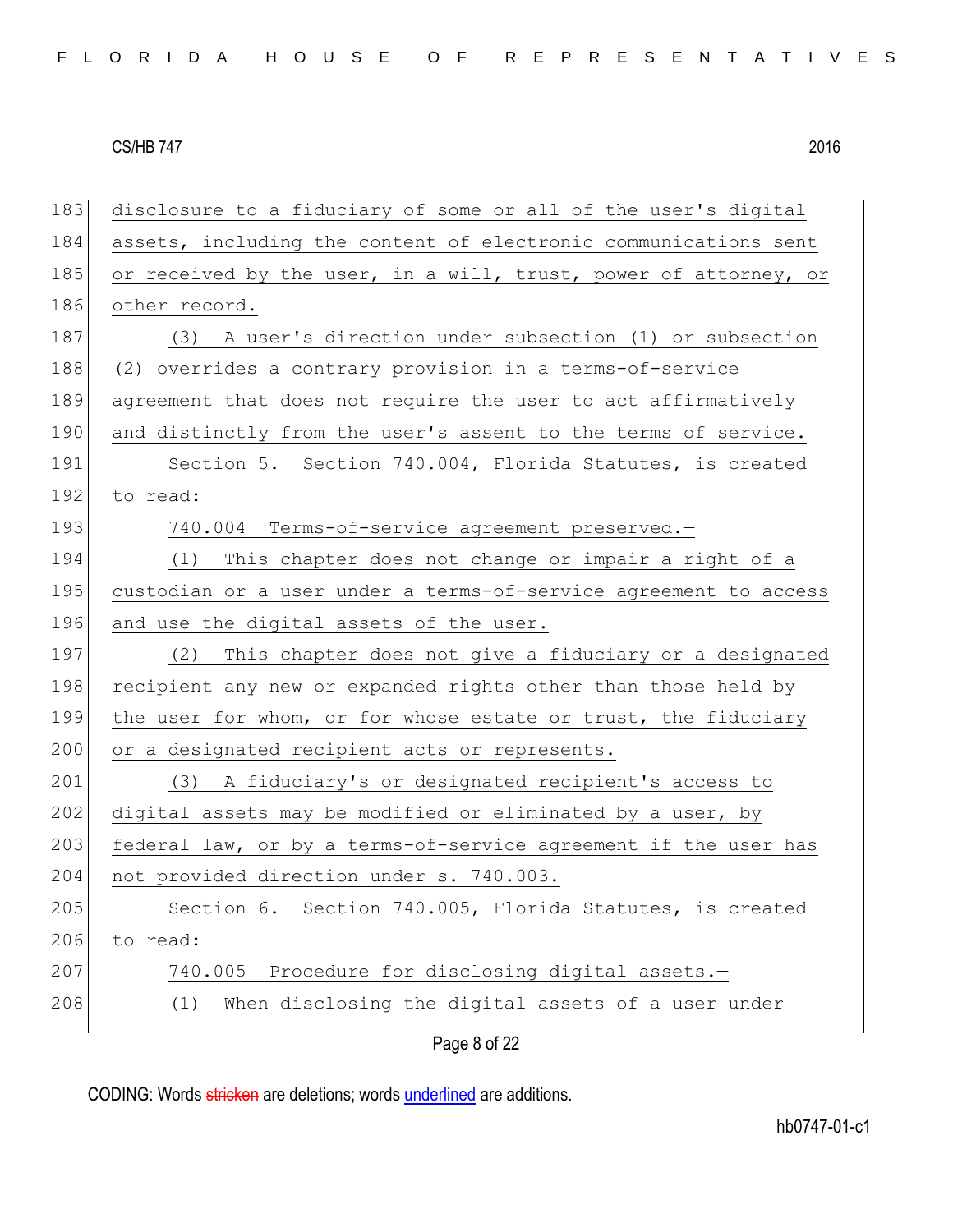| 209 | this chapter, the custodian may, at its sole discretion:         |
|-----|------------------------------------------------------------------|
| 210 | Grant a fiduciary or designated recipient full access<br>(a)     |
| 211 | to the user's account;                                           |
| 212 | Grant a fiduciary or designated recipient partial<br>(b)         |
| 213 | access to the user's account sufficient to perform the tasks     |
| 214 | with which the fiduciary or designated recipient is charged; or  |
| 215 | Provide a fiduciary or designated recipient a copy in<br>(C)     |
| 216 | a record of any digital asset that, on the date the custodian    |
| 217 | received the request for disclosure, the user could have         |
| 218 | accessed if the user were alive and had full capacity and access |
| 219 | to the account.                                                  |
| 220 | (2) A custodian may assess a reasonable administrative           |
| 221 | charge for the cost of disclosing digital assets under this      |
| 222 | chapter.                                                         |
| 223 | A custodian is not required to disclose under this<br>(3)        |
| 224 | chapter a digital asset deleted by a user.                       |
| 225 | If a user directs or a fiduciary requests a custodian<br>(4)     |
| 226 | to disclose under this chapter some, but not all, of the user's  |
| 227 | digital assets to the fiduciary or a designated recipient, the   |
| 228 | custodian is not required to disclose the assets if segregation  |
| 229 | of the assets would impose an undue burden on the custodian. If  |
| 230 | the custodian believes the direction or request imposes an undue |
| 231 | burden, the custodian or the fiduciary may seek an order from    |
| 232 | the court to disclose:                                           |
| 233 | A subset limited by date of the user's digital assets;<br>(a)    |
| 234 | All of the user's digital assets to the fiduciary or<br>(b)      |
|     | Page 9 of 22                                                     |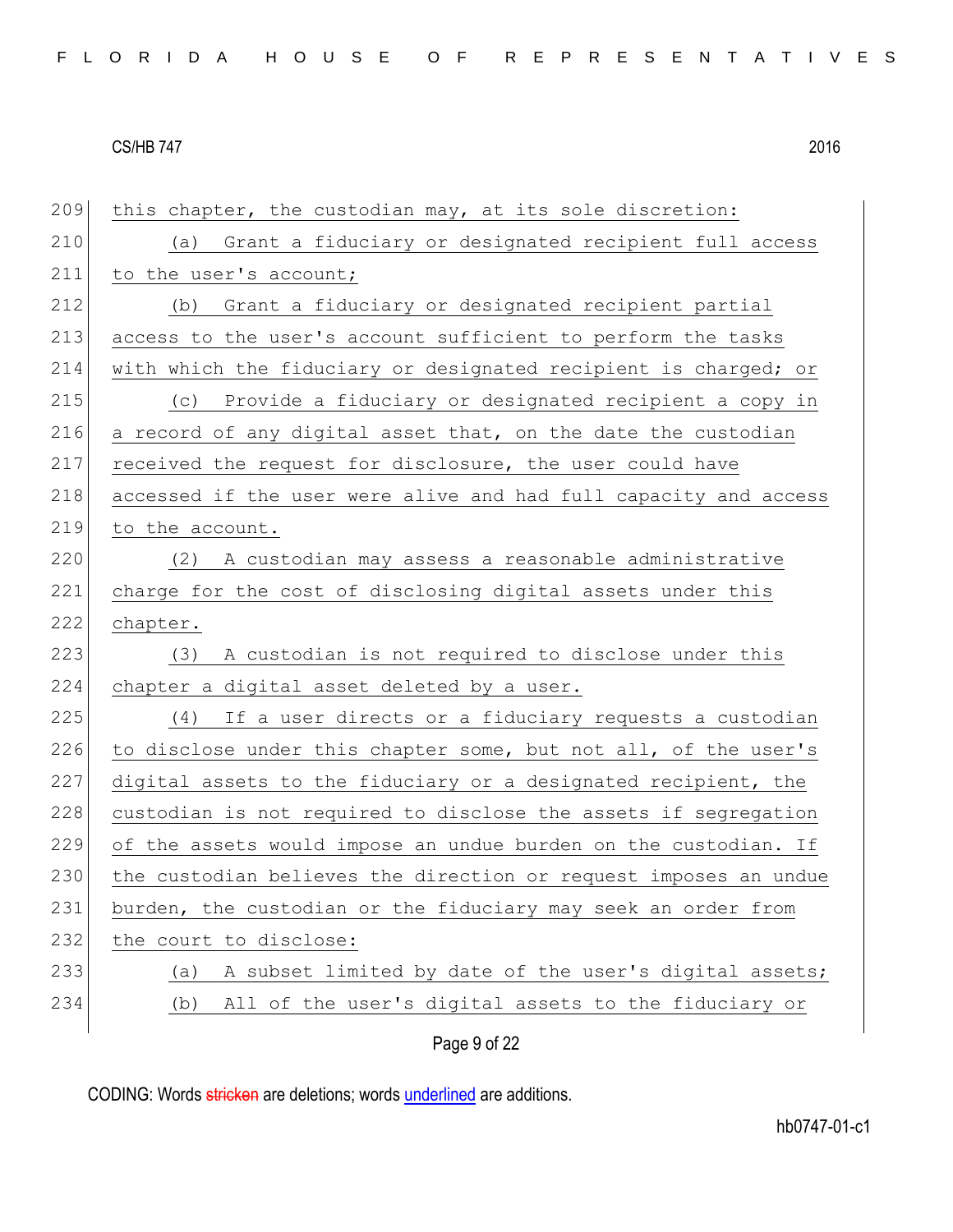| 235 | designated recipient, or to the court for review in chambers; or |
|-----|------------------------------------------------------------------|
| 236 | (c) None of the user's digital assets.                           |
| 237 | Section 7. Section 740.006, Florida Statutes, is created         |
| 238 | to read:                                                         |
| 239 | 740.006 Disclosure of content of electronic communications       |
| 240 | of deceased user. - If a deceased user consented to or a court   |
| 241 | directs the disclosure of the content of electronic              |
| 242 | communications of the user, the custodian shall disclose to the  |
| 243 | personal representative of the estate of the user the content of |
| 244 | an electronic communication sent or received by the user if the  |
| 245 | personal representative gives to the custodian:                  |
| 246 | (1) A written request for disclosure which is in physical        |
| 247 | or electronic form;                                              |
| 248 | (2) A certified copy of the death certificate of the user;       |
| 249 | (3) A certified copy of the letters of administration, the       |
| 250 | order authorizing a curator or administrator ad litem, the order |
| 251 | of summary administration issued pursuant to chapter 735, or     |
| 252 | other court order;                                               |
| 253 | (4) Unless the user provided direction using an online           |
| 254 | tool, a copy of the user's will, trust, power of attorney, or    |
| 255 | other record evidencing the user's consent to disclosure of the  |
| 256 | content of electronic communications; and                        |
| 257 | If requested by the custodian:<br>(5)                            |
| 258 | A number, username, address, or other unique<br>(a)              |
| 259 | subscriber or account identifier assigned by the custodian to    |
| 260 | identify the user's account;                                     |
|     |                                                                  |

Page 10 of 22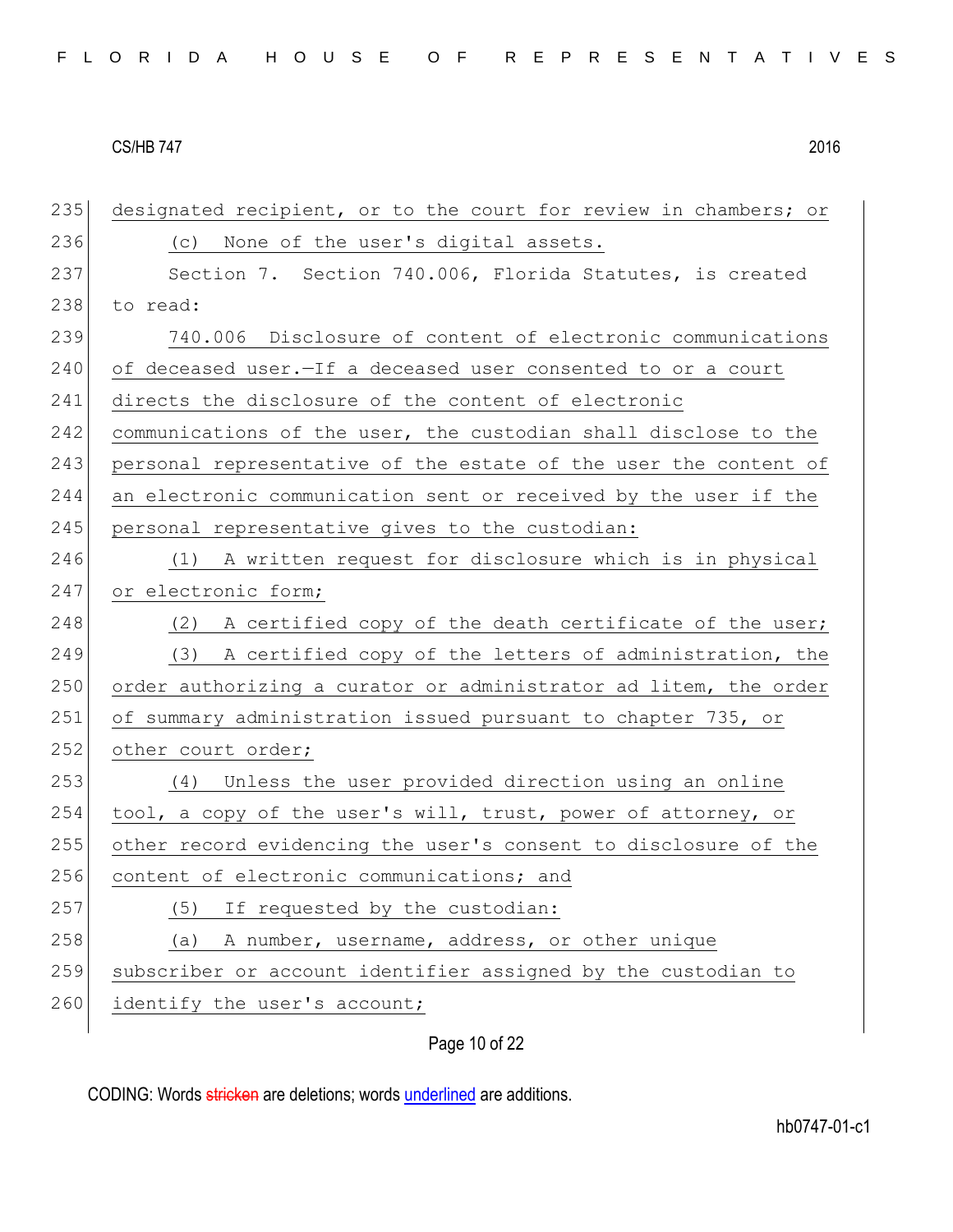Page 11 of 22 261 (b) Evidence linking the account to the user; or  $262$  (c) A finding by the court that: 263 1. The user had a specific account with the custodian, 264 identifiable by information specified in paragraph (a); 265 2. Disclosure of the content of electronic communications 266 of the user would not violate 18 U.S.C. ss. 2701 et seq., 47 267 U.S.C. s. 222, or other applicable law; 268 3. Unless the user provided direction using an online 269 tool, the user consented to disclosure of the content of 270 electronic communications; or 271 4. Disclosure of the content of electronic communications 272 of the user is reasonably necessary for the administration of 273 the estate. 274 Section 8. Section 740.007, Florida Statutes, is created  $275$  to read: 276 740.007 Disclosure of other digital assets of deceased 277 user.—Unless a user prohibited disclosure of digital assets or 278 the court directs otherwise, a custodian shall disclose to the 279 personal representative of the estate of a deceased user a 280 catalog of electronic communications sent or received by the 281 user and digital assets of the user, except the content of 282 electronic communications, if the personal representative gives 283 to the custodian: 284 (1) A written request for disclosure which is in physical 285 or electronic form; 286  $(2)$  A certified copy of the death certificate of the user;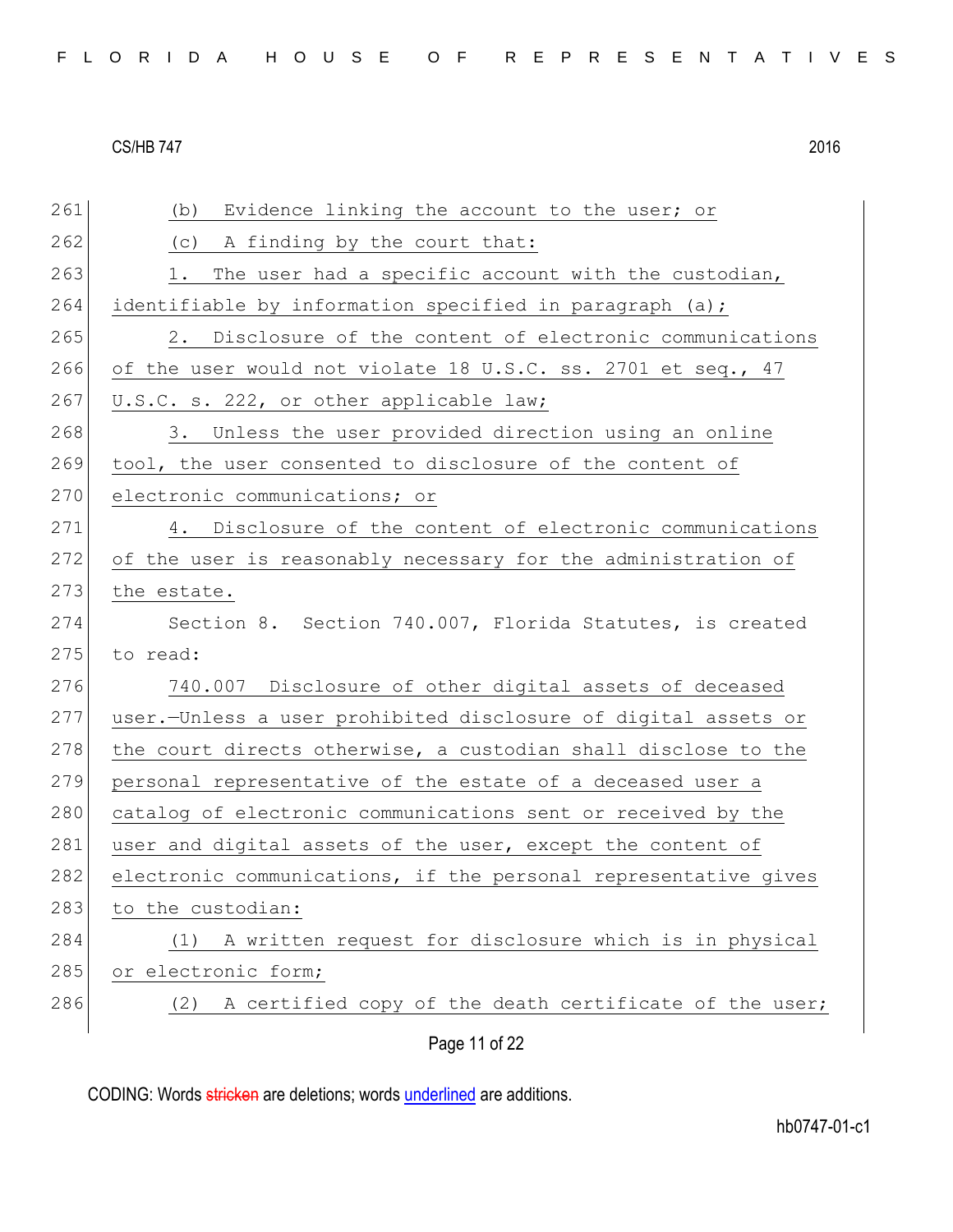| 287 | (3) A certified copy of the letters of administration, the       |
|-----|------------------------------------------------------------------|
| 288 | order authorizing a curator or administrator ad litem, the order |
| 289 | of summary administration issued pursuant to chapter 735, or     |
| 290 | other court order; and                                           |
| 291 | (4) If requested by the custodian:                               |
| 292 | (a) A number, username, address, or other unique                 |
| 293 | subscriber or account identifier assigned by the custodian to    |
| 294 | identify the user's account;                                     |
| 295 | (b) Evidence linking the account to the user;                    |
| 296 | (c) An affidavit stating that disclosure of the user's           |
| 297 | digital assets is reasonably necessary for the administration of |
| 298 | the estate; or                                                   |
| 299 | (d) An order of the court finding that:                          |
| 300 | The user had a specific account with the custodian,<br>1.        |
| 301 | identifiable by information specified in paragraph (a); or       |
| 302 | 2. Disclosure of the user's digital assets is reasonably         |
| 303 | necessary for the administration of the estate.                  |
| 304 | Section 9. Section 740.008, Florida Statutes, is created         |
| 305 | to read:                                                         |
| 306 | 740.008 Disclosure of content of electronic communications       |
| 307 | of principal. To the extent a power of attorney expressly grants |
| 308 | an agent authority over the content of electronic communications |
| 309 | sent or received by the principal and unless directed otherwise  |
| 310 | by the principal or the court, a custodian shall disclose to the |
| 311 | agent the content if the agent gives to the custodian:           |
| 312 | A written request for disclosure which is in physical<br>(1)     |
|     |                                                                  |

Page 12 of 22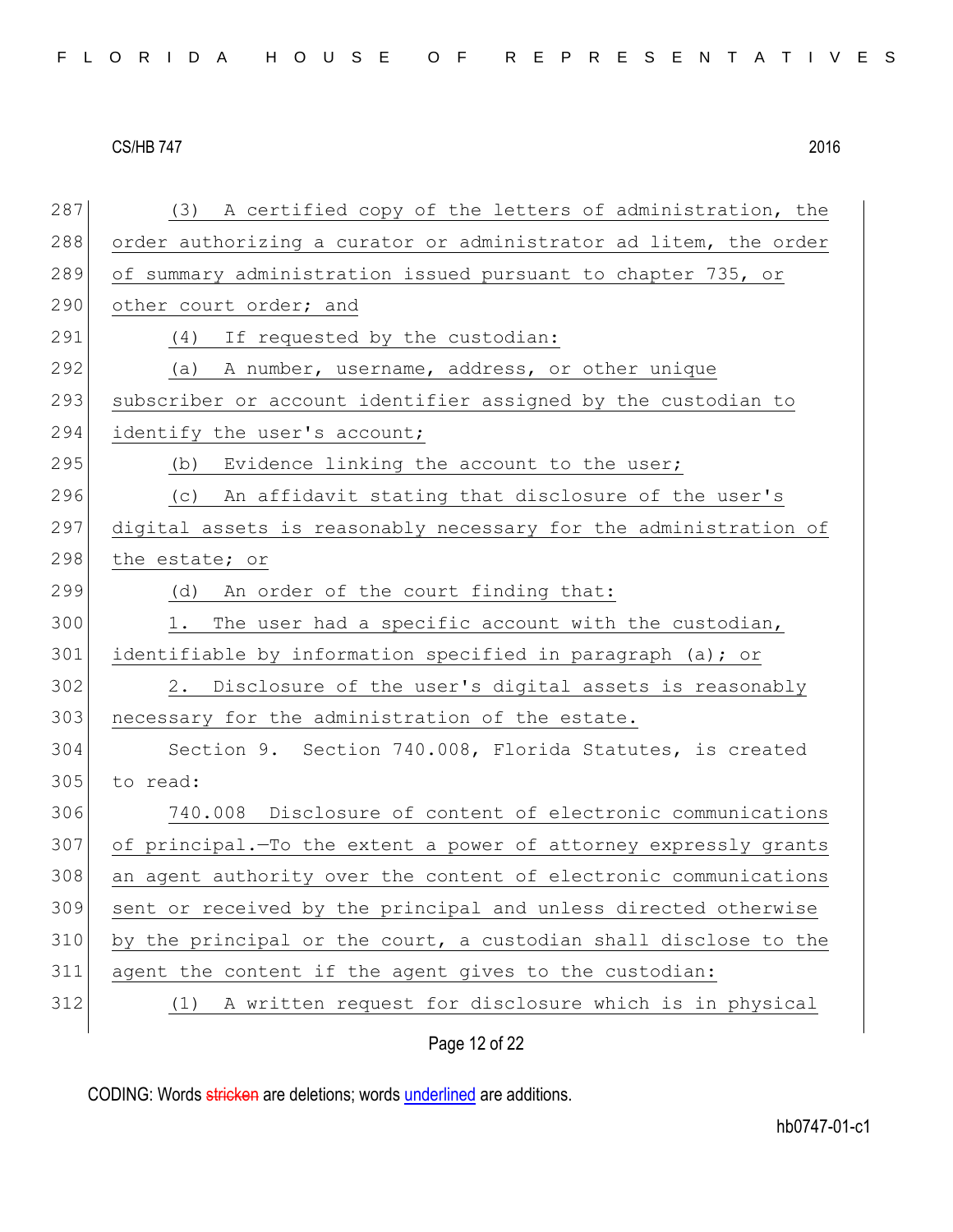| 313 | or electronic form;                                              |
|-----|------------------------------------------------------------------|
| 314 | (2) An original or copy of the power of attorney expressly       |
| 315 | granting the agent authority over the content of electronic      |
| 316 | communications of the principal;                                 |
| 317 | (3) A certification by the agent, under penalty of               |
| 318 | perjury, that the power of attorney is in effect; and            |
| 319 | (4) If requested by the custodian:                               |
| 320 | (a) A number, username, address, or other unique                 |
| 321 | subscriber or account identifier assigned by the custodian to    |
| 322 | identify the principal's account; or                             |
| 323 | (b) Evidence linking the account to the principal.               |
| 324 | Section 10. Section 740.009, Florida Statutes, is created        |
| 325 | to read:                                                         |
| 326 | 740.009 Disclosure of other digital assets of principal.-        |
| 327 | Unless otherwise ordered by the court, directed by the           |
| 328 | principal, or provided by a power of attorney, a custodian shall |
| 329 | disclose to an agent with specific authority over the digital    |
| 330 | assets or with general authority to act on behalf of the         |
| 331 | principal a catalog of electronic communications sent or         |
| 332 | received by the principal, and digital assets of the principal,  |
| 333 | except the content of electronic communications, if the agent    |
| 334 | gives the custodian:                                             |
| 335 | A written request for disclosure which is in physical<br>(1)     |
| 336 | or electronic form;                                              |
| 337 | An original or a copy of the power of attorney which<br>(2)      |
| 338 | gives the agent specific authority over digital assets or        |
|     | Page 13 of 22                                                    |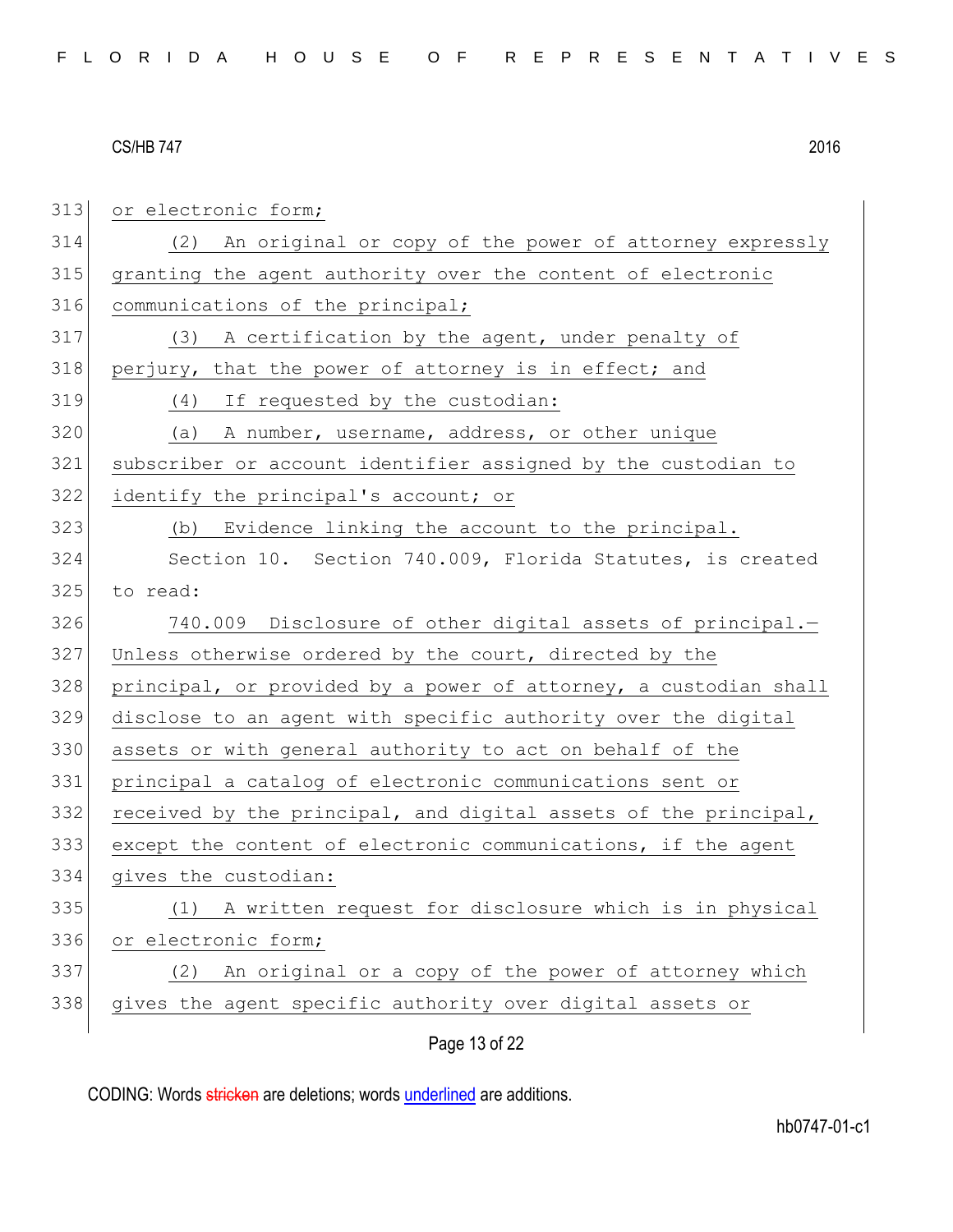| 339 | general authority to act on behalf of the principal;             |
|-----|------------------------------------------------------------------|
| 340 | (3) A certification by the agent, under penalty of               |
| 341 | perjury, that the power of attorney is in effect; and            |
| 342 | (4) If requested by the custodian:                               |
| 343 | (a) A number, username, address, or other unique                 |
| 344 | subscriber or account identifier assigned by the custodian to    |
| 345 | identify the principal's account; or                             |
| 346 | (b) Evidence linking the account to the principal.               |
| 347 | Section 11. Section 740.01, Florida Statutes, is created         |
| 348 | to read:                                                         |
| 349 | 740.01 Disclosure of digital assets held in trust when           |
| 350 | trustee is the original user. Unless otherwise ordered by the    |
| 351 | court or provided in a trust, a custodian shall disclose to a    |
| 352 | trustee that is an original user of an account any digital asset |
| 353 | of the account held in trust, including a catalog of electronic  |
| 354 | communications of the trustee and the content of electronic      |
| 355 | communications.                                                  |
| 356 | Section 12. Section 740.02, Florida Statutes, is created         |
| 357 | to read:                                                         |
| 358 | 740.02 Disclosure of content of electronic communications        |
| 359 | held in trust when trustee is not the original user.-Unless      |
| 360 | otherwise ordered by the court, directed by the user, or         |
| 361 | provided in a trust, a custodian shall disclose to a trustee     |
| 362 | that is not an original user of an account the content of an     |
| 363 | electronic communication sent or received by an original or      |
| 364 | successor user and carried, maintained, processed, received, or  |
|     | Page 14 of 22                                                    |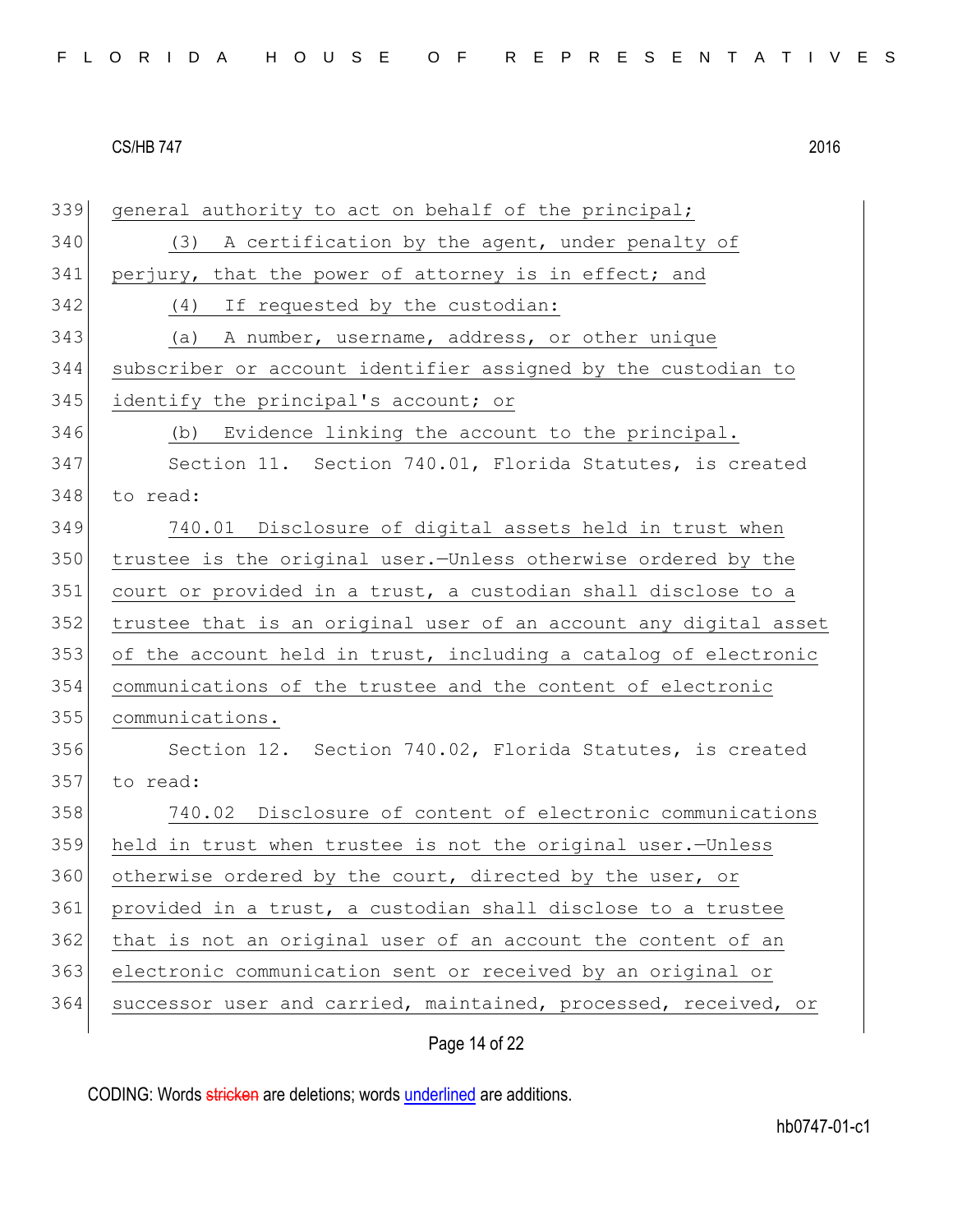| 365 | stored by the custodian in the account of the trust if the       |
|-----|------------------------------------------------------------------|
| 366 | trustee gives the custodian:                                     |
| 367 | (1) A written request for disclosure which is in physical        |
| 368 | or electronic form;                                              |
| 369 | (2) A certified copy of the trust instrument, or a               |
| 370 | certification of trust under s. 736.1017, which includes consent |
| 371 | to disclosure of the content of electronic communications to the |
| 372 | trustee;                                                         |
| 373 | (3) A certification by the trustee, under penalty of             |
| 374 | perjury, that the trust exists and that the trustee is a         |
| 375 | currently acting trustee of the trust; and                       |
| 376 | (4) If requested by the custodian:                               |
| 377 | (a) A number, username, address, or other unique                 |
| 378 | subscriber or account identifier assigned by the custodian to    |
| 379 | identify the trust's account; or                                 |
| 380 | (b) Evidence linking the account to the trust.                   |
| 381 | Section 13. Section 740.03, Florida Statutes, is created         |
| 382 | to read:                                                         |
| 383 | 740.03 Disclosure of other digital assets held in trust          |
| 384 | when trustee is not the original user. Unless otherwise ordered  |
| 385 | by the court, directed by the user, or provided in a trust, a    |
| 386 | custodian shall disclose to a trustee that is not an original    |
| 387 | user of an account, a catalog of electronic communications sent  |
| 388 | or received by an original or successor user and stored,         |
| 389 | carried, or maintained by the custodian in an account of the     |
| 390 | trust and any digital assets in which the trust has a right or   |
|     | Page 15 of 22                                                    |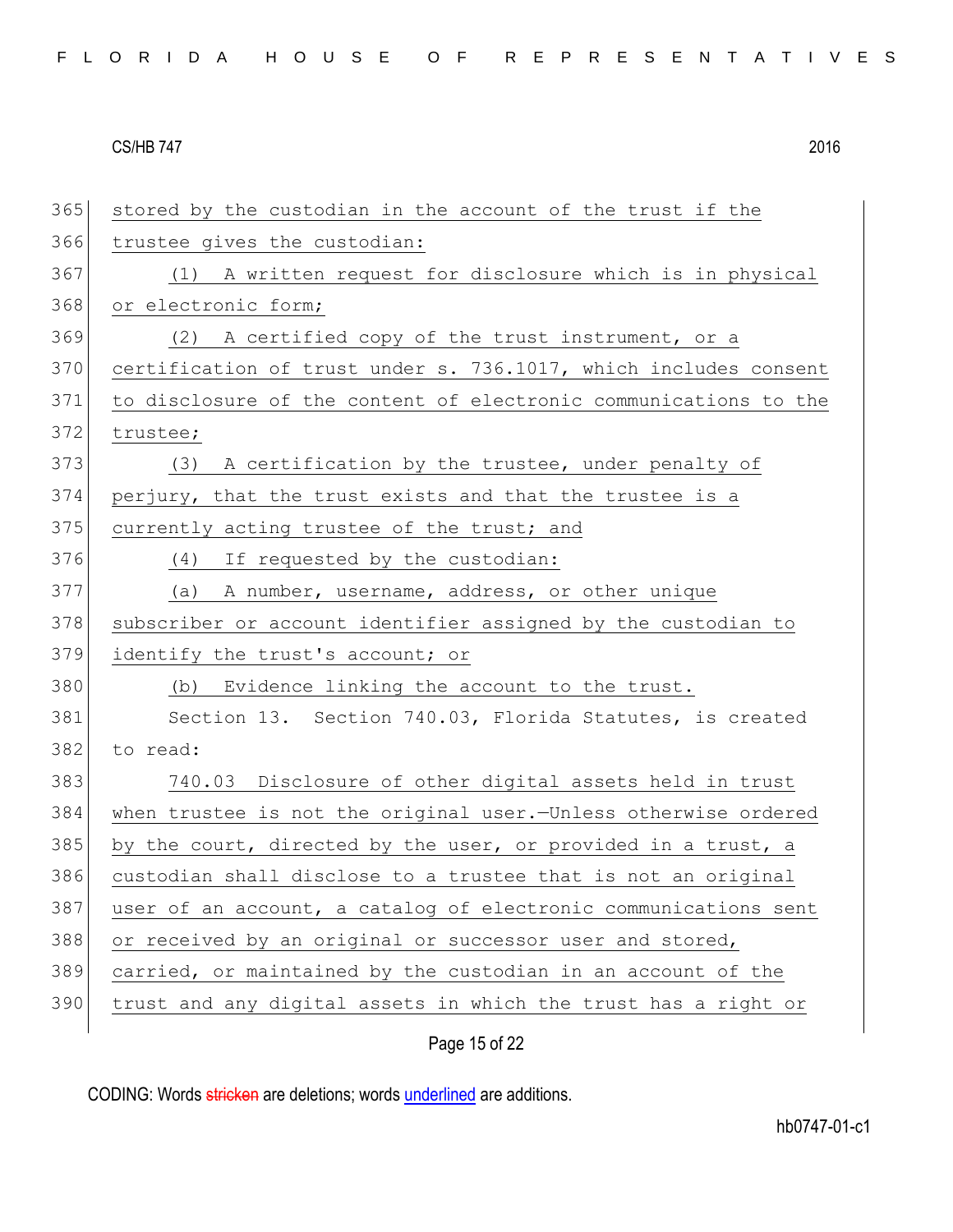Page 16 of 22 391 interest, other than the content of electronic communications, 392 if the trustee gives the custodian: 393 (1) A written request for disclosure which is in physical 394 or electronic form; 395 (2) A certified copy of the trust instrument, or a 396 certification of trust under s. 736.1017; 397 (3) A certification by the trustee, under penalty of 398 perjury, that the trust exists and that the trustee is a 399 currently acting trustee of the trust; and 400 (4) If requested by the custodian: 401 (a) A number, username, address, or other unique 402 subscriber or account identifier assigned by the custodian to 403 identify the trust's account; or 404 (b) Evidence linking the account to the trust. 405 Section 14. Section 740.04, Florida Statutes, is created 406 to read: 407 740.04 Disclosure of digital assets to quardian of ward. 408 (1) After an opportunity for a hearing under chapter 744, 409 the court may grant a guardian access to the digital assets of a 410 ward. 411 (2) Unless otherwise ordered by the court or directed by 412 the user, a custodian shall disclose to a quardian the catalog 413 of electronic communications sent or received by the ward and 414 any digital assets in which the ward has a right or interest, 415 other than the content of electronic communications, if the 416 guardian gives the custodian: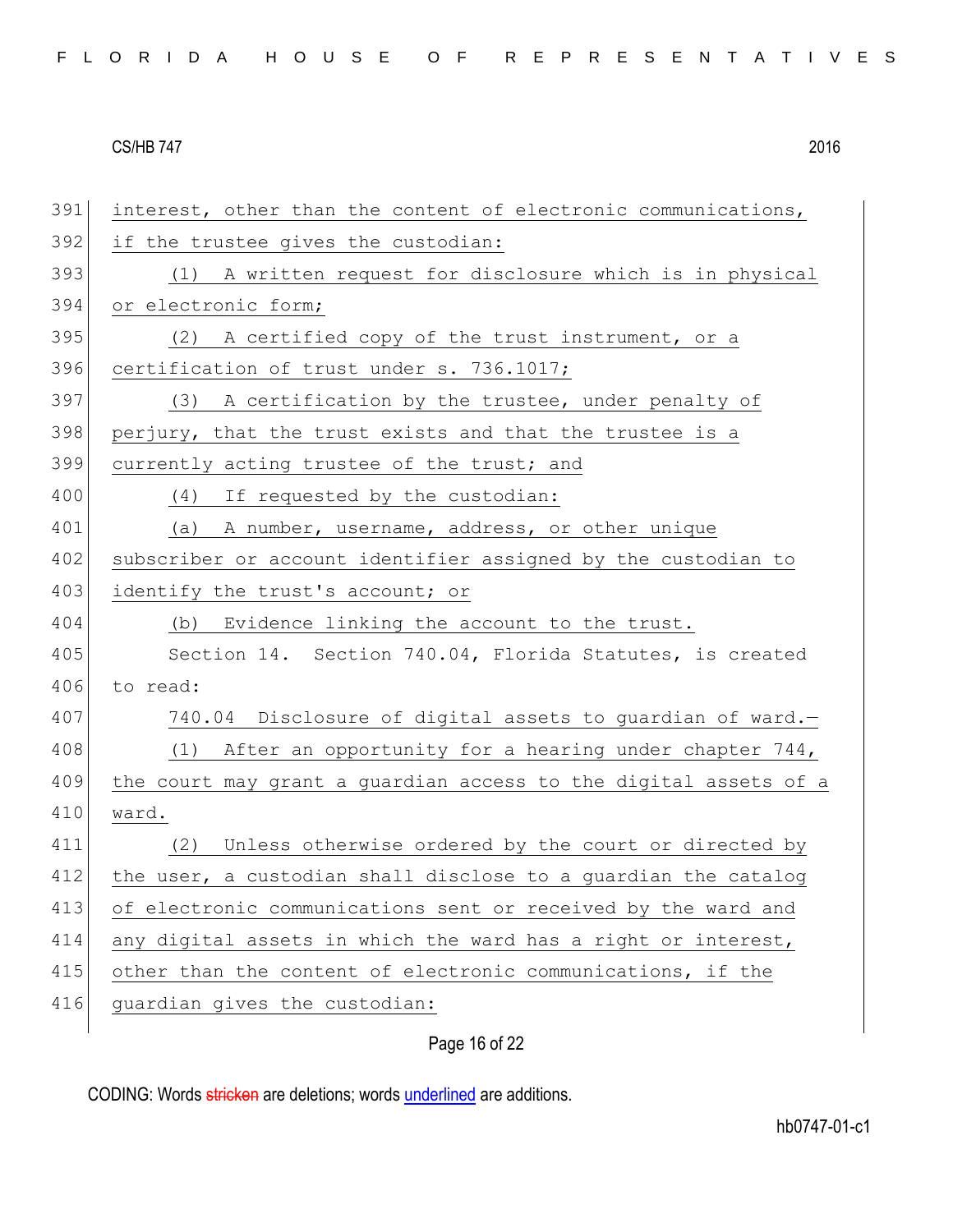| 417 | (a) A written request for disclosure which is in physical        |
|-----|------------------------------------------------------------------|
| 418 | or electronic form;                                              |
| 419 | (b) A certified copy of letters of plenary guardianship of       |
| 420 | the property or the court order that gives the guardian          |
| 421 | authority over the digital assets of the ward; and               |
| 422 | (c) If requested by the custodian:                               |
| 423 | 1. A number, username, address, or other unique subscriber       |
| 424 | or account identifier assigned by the custodian to identify the  |
| 425 | ward's account; or                                               |
| 426 | 2. Evidence linking the account to the ward.                     |
| 427 | (3) A guardian with general authority to manage the              |
| 428 | property of a ward may request a custodian of the digital assets |
| 429 | of the ward to suspend or terminate an account of the ward for   |
| 430 | good cause. A request made under this section must be            |
| 431 | accompanied by a certified copy of the court order giving the    |
| 432 | guardian authority over the ward's property.                     |
| 433 | Section 15. Section 740.05, Florida Statutes, is created         |
| 434 | to read:                                                         |
| 435 | 740.05 Fiduciary duty and authority.-                            |
| 436 | (1) The legal duties imposed on a fiduciary charged with         |
| 437 | managing tangible property apply to the management of digital    |
| 438 | assets, including:                                               |
| 439 | The duty of care;<br>(a)                                         |
| 440 | The duty of loyalty; and<br>(b)                                  |
| 441 | The duty of confidentiality.<br>(C)                              |
| 442 | A fiduciary's or designated recipient's authority with<br>(2)    |
|     | Page 17 of 22                                                    |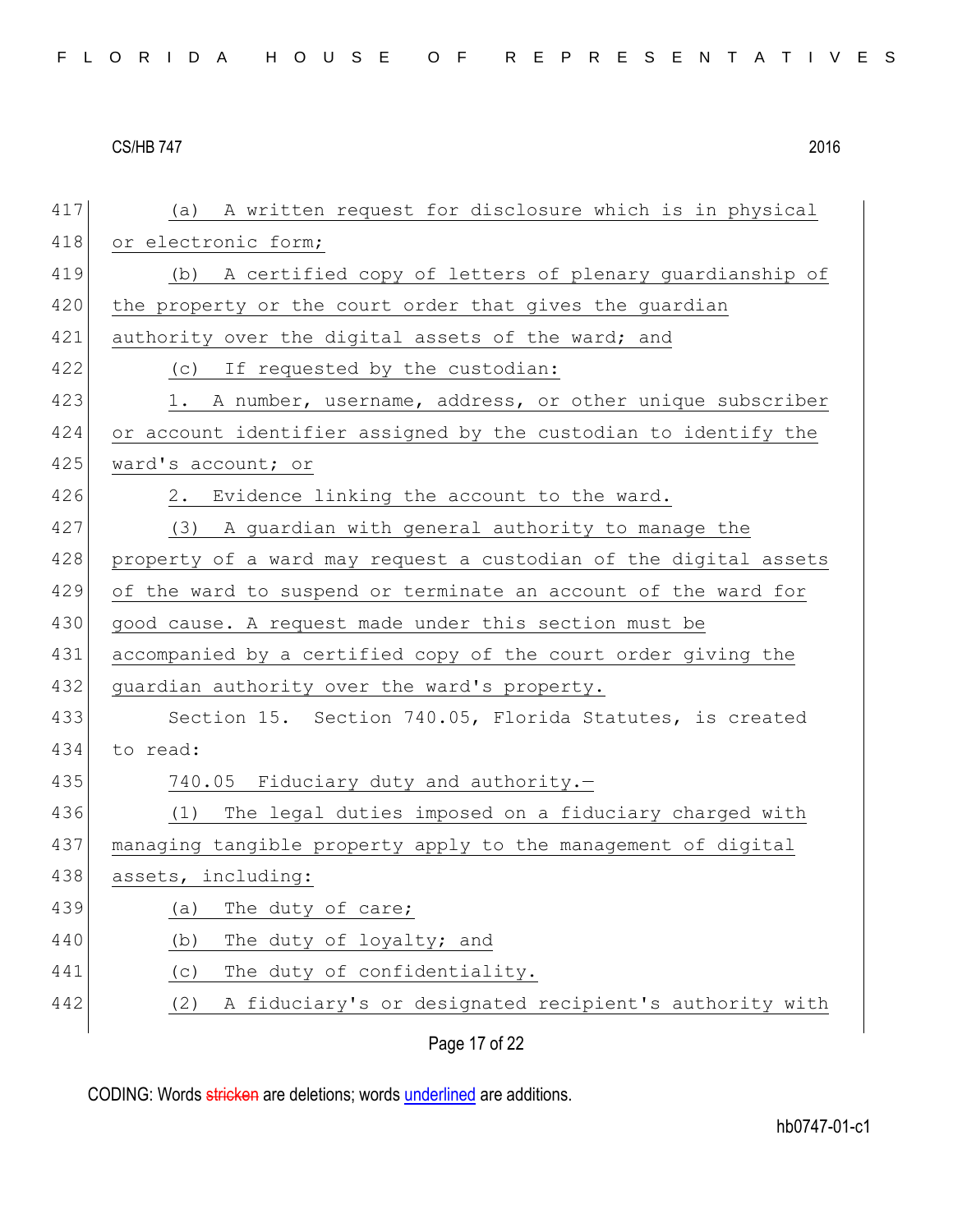| 443 | respect to a digital asset of a user:                            |
|-----|------------------------------------------------------------------|
| 444 | (a) Except as otherwise provided in s. 740.003, is subject       |
| 445 | to the applicable terms-of-service agreement;                    |
| 446 | (b) Is subject to other applicable law, including                |
| 447 | copyright law;                                                   |
| 448 | In the case of a fiduciary, is limited by the scope of<br>(C)    |
| 449 | the fiduciary's duties; and                                      |
| 450 | (d)<br>May not be used to impersonate the user.                  |
| 451 | (3) A fiduciary with authority over the tangible personal        |
| 452 | property of a decedent, ward, principal, or settlor has the      |
| 453 | right to access any digital asset in which the decedent, ward,   |
| 454 | principal, or settlor had or has a right or interest and that is |
| 455 | not held by a custodian or subject to a terms-of-service         |
| 456 | agreement.                                                       |
| 457 | (4) A fiduciary acting within the scope of the fiduciary's       |
| 458 | duties is an authorized user of the property of the decedent,    |
| 459 | ward, principal, or settlor for the purpose of applicable        |
| 460 | computer fraud and unauthorized computer access laws, including  |
| 461 | under chapter 815.                                               |
| 462 | (5) A fiduciary with authority over the tangible personal        |
| 463 | property of a decedent, ward, principal, or settlor:             |
| 464 | (a) Has the right to access the property and any digital         |
| 465 | asset stored in it; and                                          |
| 466 | Is an authorized user for the purpose of computer<br>(b)         |
| 467 | fraud and unauthorized computer access laws, including under     |
| 468 | chapter 815.                                                     |
|     |                                                                  |

Page 18 of 22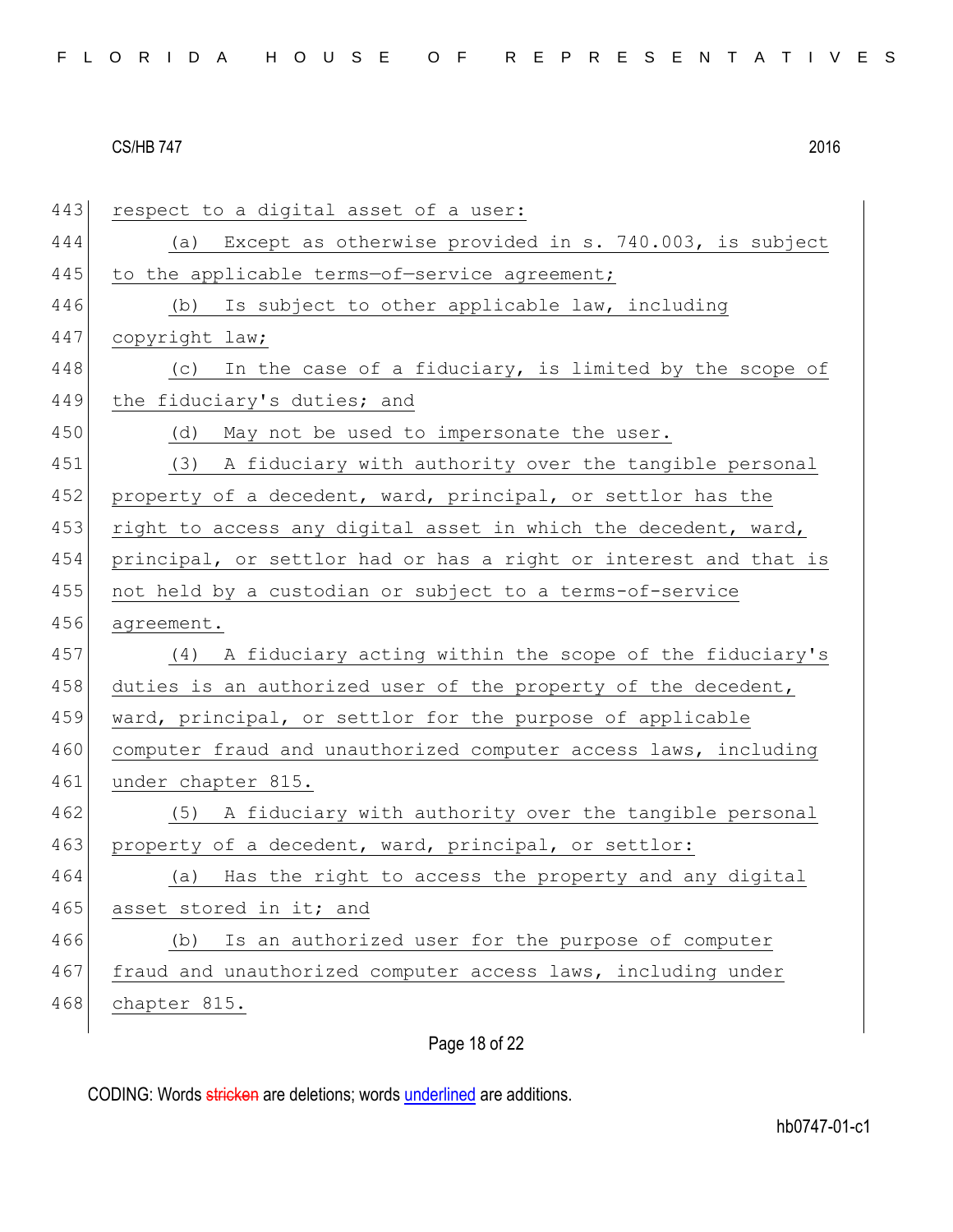Page 19 of 22 469 (6) A custodian may disclose information in an account to 470 a fiduciary of the user when the information is required to 471 terminate an account used to access digital assets licensed to 472 the user. 473 (7) A fiduciary of a user may request a custodian to 474 terminate the user's account. A request for termination must be 475 in writing, in paper or electronic form, and accompanied by: 476 (a) If the user is deceased, a certified copy of the death 477 certificate of the user; 478 (b) A certified copy of the letters of administration; the 479 order authorizing a curator or administrator ad litem; the order 480 of summary administration issued pursuant to chapter 735; or the 481 court order, power of attorney, or trust giving the fiduciary 482 authority over the account; and 483 (c) If requested by the custodian: 484 1. A number, username, address, or other unique subscriber 485 or account identifier assigned by the custodian to identify the 486 user's account; 487 2. Evidence linking the account to the user; or 488 3. A finding by the court that the user had a specific 489 account with the custodian, identifiable by the information 490 specified in subparagraph 1. 491 Section 16. Section 740.06, Florida Statutes, is created 492 to read: 493 740.06 Custodian compliance and immunity.— 494 (1) Not later than 60 days after receipt of the

CODING: Words stricken are deletions; words underlined are additions.

hb0747-01-c1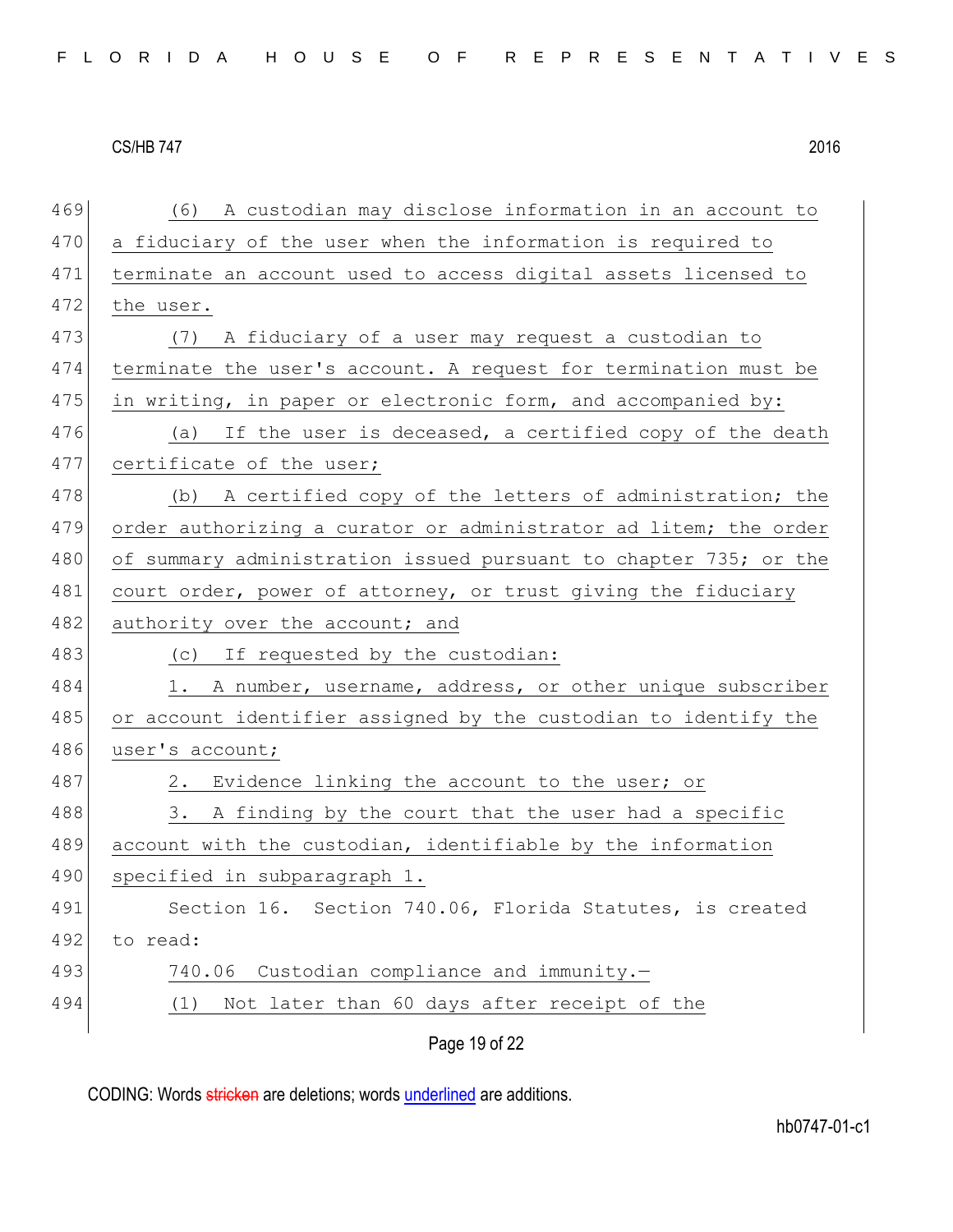| 495 | information required under ss. 740.006-740.04, a custodian shall |
|-----|------------------------------------------------------------------|
| 496 | comply with a request under this chapter from a fiduciary or     |
| 497 | designated recipient to disclose digital assets or terminate an  |
| 498 | account. If the custodian fails to comply, the fiduciary or      |
| 499 | designated recipient may apply to the court for an order         |
| 500 | directing compliance.                                            |
| 501 | An order under subsection (1) directing compliance<br>(2)        |
| 502 | must contain a finding that compliance is not in violation of 18 |
| 503 | U.S.C. s. 2702.                                                  |
| 504 | A custodian may notify a user that a request for<br>(3)          |
| 505 | disclosure or to terminate an account was made under this        |
| 506 | chapter.                                                         |
| 507 | (4)<br>A custodian may deny a request under this chapter from    |
| 508 | a fiduciary or designated recipient for disclosure of digital    |
| 509 | assets or to terminate an account if the custodian is aware of   |
| 510 | any lawful access to the account following the receipt of the    |
| 511 | fiduciary's request.                                             |
| 512 | This chapter does not limit a custodian's ability to<br>(5)      |
| 513 | obtain or require a fiduciary or designated recipient requesting |
| 514 | disclosure or termination under this chapter to obtain a court   |
| 515 | order that:                                                      |
| 516 | Specifies that an account belongs to the ward or<br>(a)          |
| 517 | principal;                                                       |
| 518 | Specifies that there is sufficient consent from the<br>(b)       |
| 519 | ward or principal to support the requested disclosure; and       |
| 520 | Contains a finding required by a law other than this<br>(C)      |
|     | Page 20 of 22                                                    |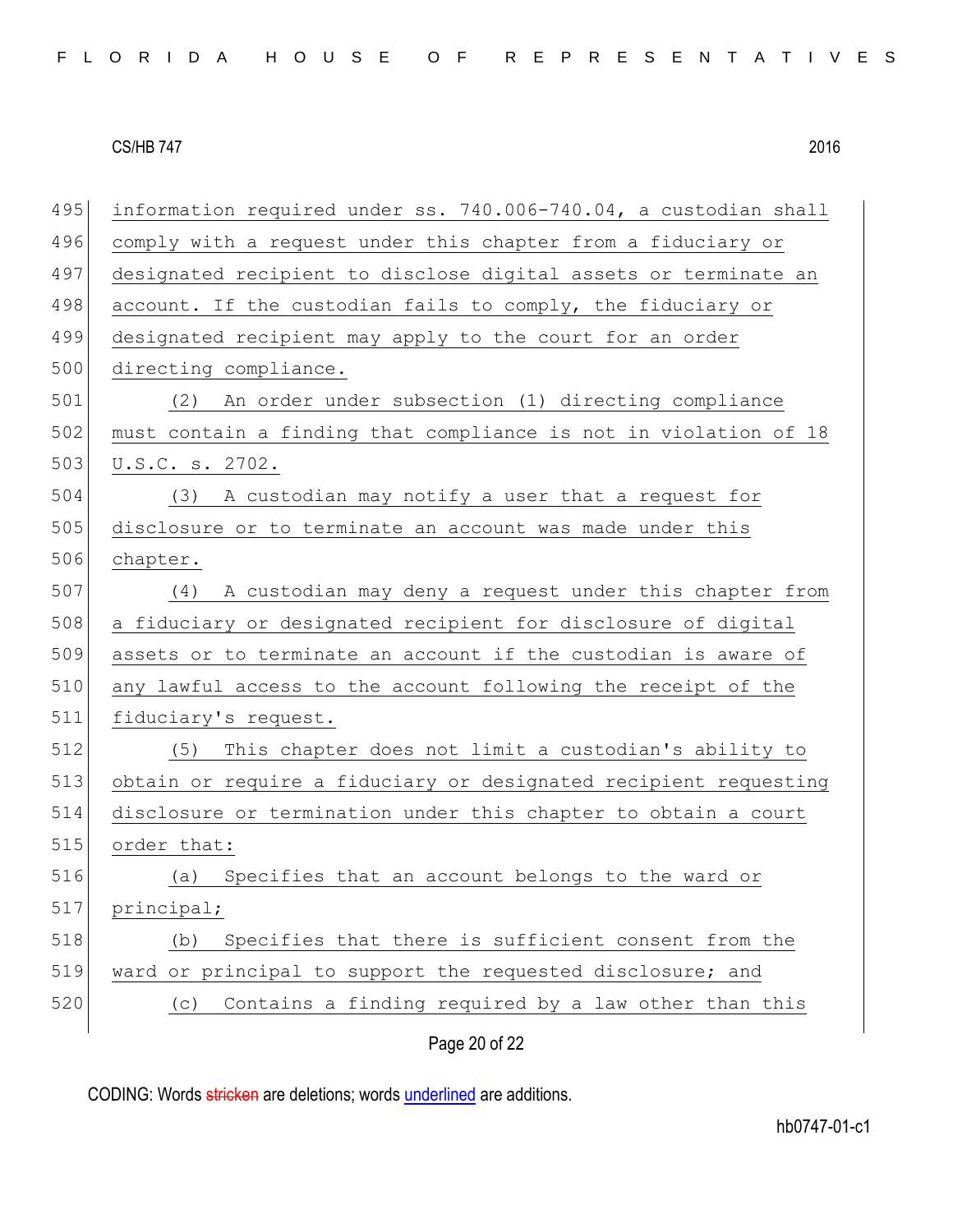521 chapter.

522 (6) A custodian and its officers, employees, and agents 523 are immune from liability for an act or omission done in good 524 faith in compliance with this chapter. 525 Section 17. Section 740.07, Florida Statutes, is created 526 to read: 527 740.07 Relation to Electronic Signatures in Global and 528 National Commerce Act.-This chapter modifies, limits, and 529 supersedes the Electronic Signatures in Global and National 530 Commerce Act, 15 U.S.C. ss. 7001 et seq., but does not modify, 531 limit, or supersede s. 101(c) of that act, 15 U.S.C. s. 7001(c), 532 or authorize electronic delivery of any of the notices described 533 in s. 103(b) of that act, 15 U.S.C. s. 7003(b). 534 Section 18. Section 740.08, Florida Statutes, is created 535 to read: 536 740.08 Applicability.— 537 (1) Subject to subsection (3), this chapter applies to: 538 (a) A fiduciary acting under a will, trust, or power of 539 attorney executed before, on, or after July 1, 2016; 540 (b) A personal representative acting for a decedent who 541 died before, on, or after July 1, 2016; 542 (c) A guardian appointed through a guardianship 543 proceeding, whether pending in a court or commenced before, on, 544 or after July 1, 2016; and 545 (d) A trustee acting under a trust created before, on, or 546 after July 1, 2016.

# Page 21 of 22